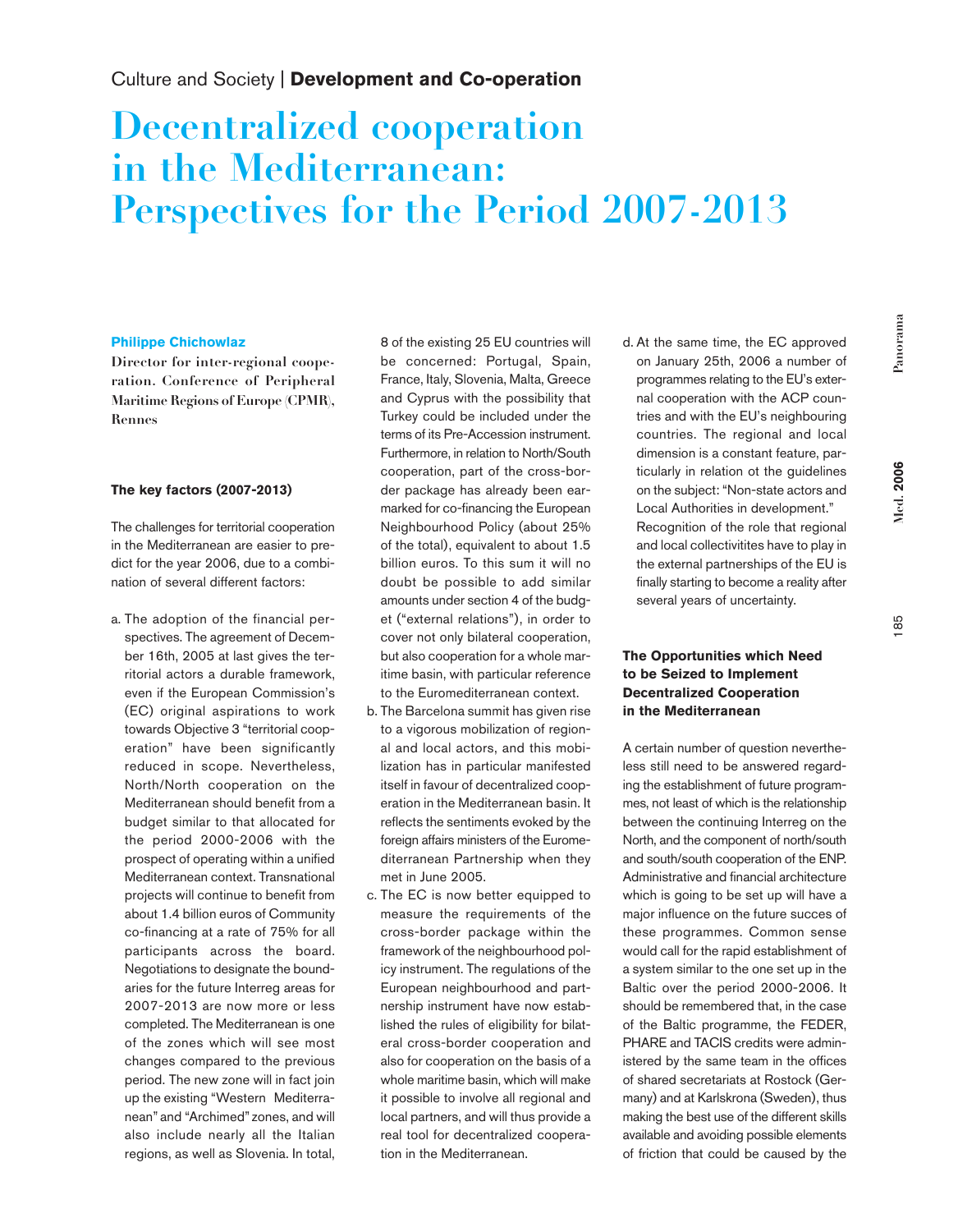#### **THE REGIONS MAKE THEMSELVES HEARD**

On 25th and 26th November 2005, two days before the Euro-Mediterranean Summit, representatives of the governments and administrations of 70 regions of 21 countries in the Euro-Mediterranean area met in Barcelona at the Euro-Med Regional Conference Barcelona+10. The Generalitat, Government of Catalonia organised the event together with the Conference of Peripheral Maritime Regions in Europe, in collaboration with the Committee of the Regions of the European Union. The objective of the regional presidents attending was to analyse the Barcelona Process and its future development from the point of view of the regions and, especially, to establish which role the local and regional governments will play in the future. The emergence of the regions in the European Union as an important player in international relations is a phenomenon dating from the 70s which became fully consolidated in the 80s. The principal objective of the regions as a collective, apart from defending their own competencies in the European remit, was to contribute to create a union in which the territories and people of Europe were coming closer and closer. In the 90s the regional governments played an important role in preparing the expansion of the European Union, through a tenacious work of decentralised cooperation – aimed to resolve the myriad of practical problems relating to the adhesion process. Those present at the meeting were in agreement that the next enlargements and, above all, the new

European neighbourhood policy (including, of course, the policies towards the Mediterranean area) are the new international challenges that the regional authorities have to face.

The local and regional authorities are responsible for a series of policies that directly affect the citizens. Furthermore they can count on a deep understanding and permanent contact with the people and social players of the regions, and this turns them into an essential bridge between the great national and international projects and people's everyday life. For this reason, their representatives gathered in Barcelona, demanded a greater role in the strategies and programmes of the Euro-Mediterranean Partnership.

The participants'demands were brought together in a declaration jointly signed by the mayors attending the Euro-Mediterranean Cities'Conference Barcelona+10, which was organised by the Ajuntament de Barcelona (Barcelona City Council) at the same time as the Conference of the Regions. The declaration advocated for a change in the Euro-Mediterranean Process that would bring the people to the centre of the process: to move from a partnership of the States to a partnership of men and women. The participation of the local and regional authorities is essential to this task, as they are the levels closest to the citizens and responsible for the public policies which directly affect people's everyday lives.

In order to centre the process on the people, the declaration signed by the regional presidents and mayors proposed taking the Millennium Development Objectives approved by the United Nations as a reference point. To the sustainable human development advocated by the Millennium Objectives, one also needs to add the demand for democracy and good governance. Furthermore, respect for human rights and the guarantee of human dignity are elements that have to be included in the reference framework of any Euro-Mediterranean Partnership action.

The signers did not just make these declarations, as they also included two other important elements in the text of the declaration. Firstly, they made a series of proposals, principally addressed to the State Governments and the European institutions so that they could discuss on these topics during the two-day later Heads of States and Governments Summit. Secondly, and very significantly, the mayors and regional presidents adopted concrete commitments for their administrations. These commitments set the course for the implication of the regions through decentralised cooperation. They take onboard crucial subjects, such as technological and commercial cooperation, education and professional training, dialogue between societies, immigrants' living conditions and the fight against racism and all forms of xenophobia, including anti-Semitism and Islamophobia.

> Jordi Vaquer Head of International Relations Office Generalitat, Government of Catalonia

specific constraints inherent in the implementation of each financial instrument. In order to avoid any operational delays, it would be preferable to make a certain number of choices with regard to the location and structure of the future secretariat as soon as possible. Past experiences show that Mediterranean projects have regularly suffered delays in this respect. With the expectations created by the adoption of the new neighbourhood programme, it is not acceptable to envisage the type of delay that has occurred in the past, sometimes amounting to more than 18 months. The recurrence of a similar situation during the settingup of a programme could have dire consequences when it comes to considering the future budget provisions for the European Union in 2008/2009. The innovatory nature of the future project means that it is even more important to

anticipate the complex problems that will be involved in setting it up.

#### *The strategy and future priorities of the "Mediterranean" programme North-North*

The DG Regio main priorities for the Mediterranean zone are already known; it is for the State Region partnership to outline the final details before entering the operational phase. In this way we know that the priorities for north/north cooperation will include risk management, control of water resources, safety at sea, and regional competition on a transnational scale. It should be remembered that the transition from a Community initiative (Interreg IIIb) to Mainstream regional policy (Objective 3) will reinforce the EC's ability to fix the strategic priorities for the programme.

#### *Which strategy for north/south programmes?*

The definition of priorities for cooperation within the framework of the future neighbourhood instrument will inevitably be different from that applied in the north/north context. The problems of establishing a viable legal and financial framework will inevitably lead to a complete separation of the north/north and north/south programmes. Regrettable as this may be, it is nonetheless a certainty that the north/south programme will include more "people to people" projects, whilst north/north cooperation will deal more with EU structural projects. It remains to be seen whether it will be possible to manage, on a case-by-case basis and in a coordinated way, a number of north/south structural projects involving national and regional authori-